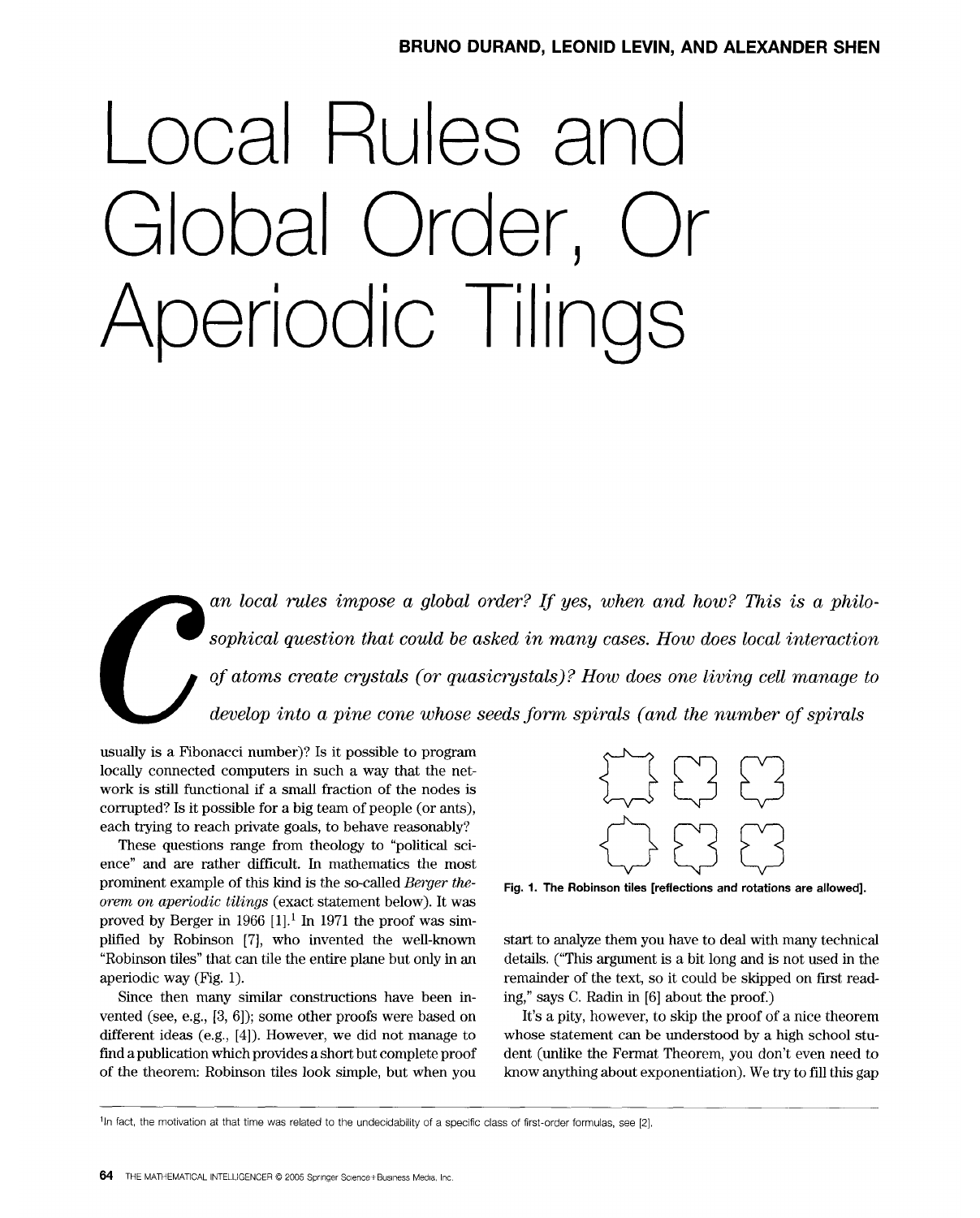and provide a simple construction of an aperiodic filing with a complete proof, making the argument as simple as possible (at the cost of increasing the number of tiles).

Of course, simplicity is a matter of taste, so we can only hope you will find this argument simple and nice. If not, you can look at an alternative approach in [5].

#### **Definitions**

Let A be a finite (nonempty) alphabet. A *configuration* is an infinite cell paper where each cell is occupied by a letter from A; formally, the configuration is a mapping of type  $\mathbb{Z}^2 \to A$ . A *local rule* is an arbitrary subset  $L \subset A^4$  whose elements are considered as  $2 \times 2$  squares:  $\langle a_1, a_2, a_3, a_4 \rangle \in$  $L$  is a square

| $a_1$ | $a_2\,$ |
|-------|---------|
| aз    | $a_4$   |

We say that these squares are *allowed* by rule L. A configuration  $\tau$  *satisfies* local rule L if all  $2 \times 2$  squares in it are allowed by L. Formally this means that

$$
\langle \tau(i,j), \tau(i+1,j), \tau(i,j+1), \tau(i+1,j+1) \rangle \in L
$$

for any  $i, j \in \mathbb{Z}$ . A non-zero integer vector  $t = (t_1, t_2)$  is a *period* of  $\tau$  if the *t*-shift preserves  $\tau$ , i.e.,

$$
\tau(x_1 + t_1, x_2 + t_2) = \tau(x_1, x_2)
$$

for any  $x_1, x_2 \in \mathbb{Z}$ .

#### **The Aperiodic Tilings theorem**

Theorem (Berger): *There exist an alphabet A and a local rule L such that* 

To prove the theorem we need some auxiliary definitions.

#### **Substitution Mappings**

A *substitution* is a mapping s of type  $A \rightarrow A^4$  whose values are considered as  $2 \times 2$  squares:

| s: a | $s_1(a)$ | $s_2(a)$ |
|------|----------|----------|
|      | $s_3(a)$ | $s_4(a)$ |

We say that a substitution *s matches* local rule L if two conditions are satisfied:

(a) all values of s belong to  $L$ ;

(b) taking any square from  $L$  and replacing each of the four cells by its s-image, we get a  $4 \times 4$  square that satisfies L (this means that all nine  $2 \times 2$  squares inside it belong to  $L$ ).

**Remark.** Consider a square X of any size  $N \times N$  (filled with letters from  $A$ ) satisfying  $L$ . Apply substitution  $s$  to each letter in X and obtain a square Y of size  $2N \times 2N$ . If the substitution  $s$  matches  $L$ , then  $Y$  satisfies  $L$ . Indeed, any

 $2 \times 2$  square in Y is covered by an image of some  $2 \times 2$ square in  $X$ .

This is true also for (infinite) configurations: applying a substitution to each cell of a configuration that satisfies  $L$ , we get a new configuration that satisfies L (assuming that the substitution matches  $L$ ).

Proposition 1. If a substitution s matches a local rule L, there exists a configuration  $\tau$  that satisfies L.

*Proof.* Take any letter  $a \in A$  and apply s to it. We get a  $2 \times 2$  square  $s(a)$  that belongs to L. Then apply s to all letters in  $s(a)$  and get a  $4 \times 4$  square  $s(s(a))$  that satisfies L. Next is an  $8 \times 8$  square  $s(s(s(a)))$  that satisfies L, etc. Using a compactness argument, we conclude that there exists an infinite configuration that satisfies L.

Here is a direct proof not referring to compactness. Assume that substitution s is fixed. A letter a' is a *descendant*  of a letter  $a$ , if  $a'$  appears in the interior part of some square  $s(s(\ldots s(a)\ldots))$  obtained from a. Each letter has at least one descendant, and the descendent relation is transitive (if  $a'$  is a descendant of a and  $a''$  is a descendant of  $a'$ , then  $a''$  is a descendant of a). Therefore, some letter is a descendant of itself (start from any letter and consider descendants until you get a loop). If  $a$  appears in the interior part of  $s^{(n)}(a)$ , then  $s^{(n)}(a)$  appears in the interior part of  $s^{(2n)}(a)$ , which appears (in its turn) in the interior part of  $s^{(3n)}(a)$ , and so on. Now we get a increasing sequence of squares that extend each other and together form a configuration. (Here we use that a appears in the *interior* part of the square obtained from  $a$ .)

Proposition 1 is proved.

Now we formulate requirements for substitution s and local rule  $L$  which guarantee that any configuration satisfying  $L$  is aperiodic. They can be called "self-similarity" requirements, and guarantee that any configuration satisfying L can be uniquely divided (by vertical and horizontal lines) into  $2 \times 2$  squares that are images of some letters under s, and that these pre-image letters form a configuration that satisfies L. Here is the exact formulation of the requirements:

(a) s is injective (different letters are mapped into different squares);

(b) the ranges of mappings  $s_1, s_2, s_3, s_4 : A \rightarrow A$  (that correspond to the positions in a  $2 \times 2$  square, see above) are disjoint;

 $(c)$  any configuration satisfying L can be split by horizontal and vertical lines into  $2 \times 2$  squares that belong to the range of s, and pre-images of these squares form a configuration that satisfies L.

The requirement (b) guarantees that there is only one way to divide the configuration into  $2 \times 2$  squares; the requirement (a) then guarantees that each square has a unique preimage.

Proposition 2. Assume that substitution s and local rule L satisfy requirements (a), (b) and (c). Then any configuration satisfying  $L$  is aperiodic.

*Proof.* Let  $\tau$  be a configuration satisfying L and let  $t =$  $(t_1,t_2)$  be its period. Both  $t_1$  and  $t_2$  are even numbers. Indeed, (c) guarantees that  $\tau$  can be split into  $2 \times 2$  squares,

<sup>(1)</sup> *there are tilings that satisfy L;* 

<sup>(2)</sup> *any tiling satisfying L has no period.*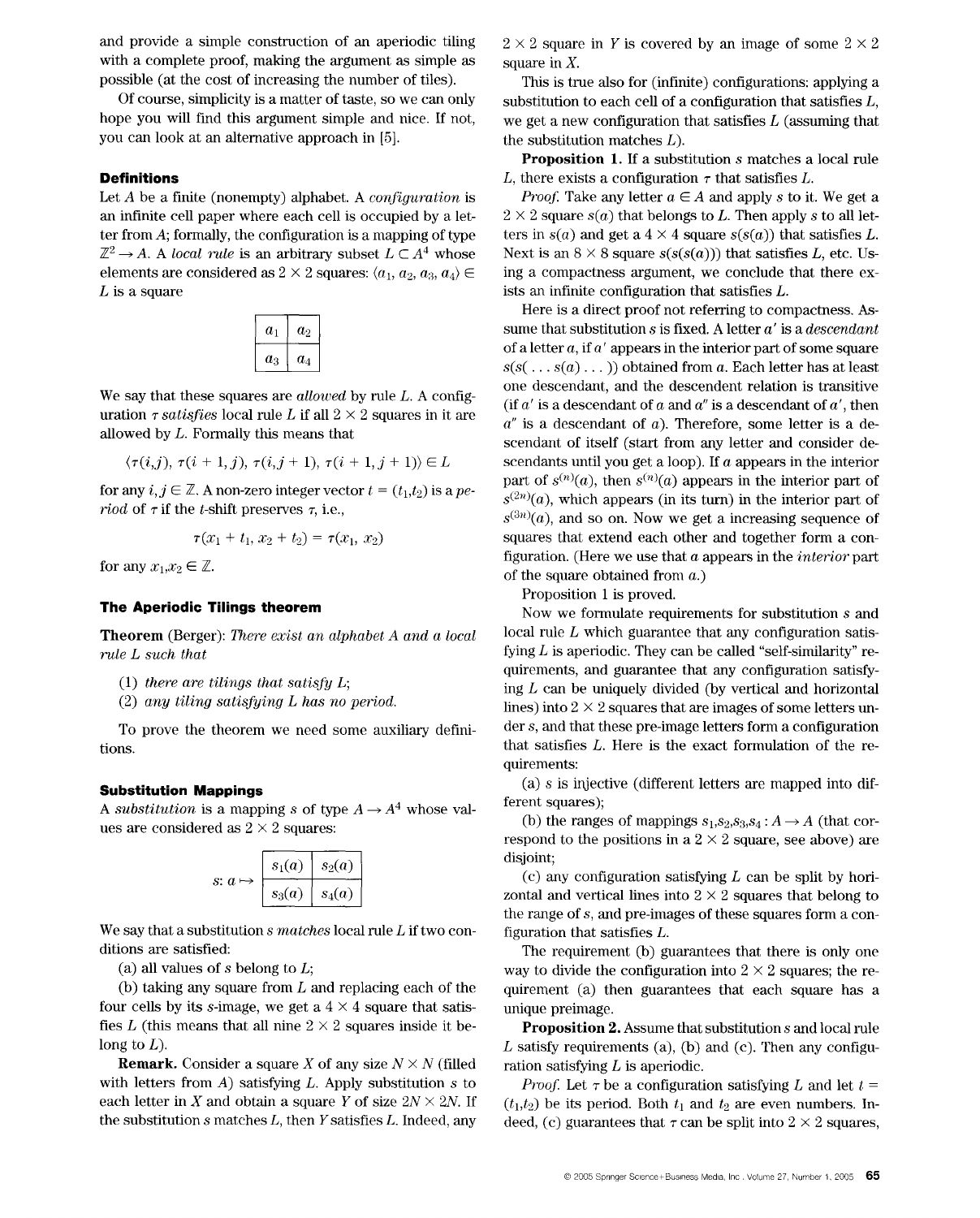and then  $(b)$  guarantees that the t-shift preserves these squares (since, say, an upper left corner of a square must go to another upper left corner).

Then (a) guarantees that pre-images of these  $2 \times 2$ squares form a configuration that satisfies  $L$  and has period *t/2.* Therefore, for each periodic L-configuration with period  $t$  we have found another periodic  $L$ -configuration with period  $t/2$ . An induction argument shows that there are no periodic L-configurations.

Proposition 2 is proved.

Using Propositions 1 and 2 we conclude that to prove the Aperiodic Tilings theorem it is enough to construct a local rule  $L$  and substitution  $s$  matching  $L$  that satisfy (a),  $(b)$  and  $(c)$ . This we now do.

#### **Construction: An Alphabet**

Letters of A are considered as square tiles with some drawings on them. We describe a local rule and substitution in terms of these drawings.

Each of the four sides of a tile

(1) is dark or light (has one of two possible *colors);* 

(2) has one of two possible *directions,* indicated by arrows;

(3) has one of two possible *orientations;* this means that one of two possible orthogonal vectors is fixed; we say that this orthogonal vector goes "from inside to outside". (Our drawings show the orientation by a gray shading inside.)

In this way we get three bits per side, i.e., 12 bits for each tile. In addition to these 12 bits, a tile carries two more bits, so the size of our alphabet is  $2^{14} = 8192$ . These two additional bits are graphically represented as follows: we draw a cross (Fig. 2) in one of four versions (which differ by a rotation).



**Fig. 2. One version of cross.** 

It is convenient to assign color, direction, and orientation to the segments that forming a cross. Namely, two neighboring sides of a cross are dark, the other two are light. The direction arrows go from the center outward, and the orientation is shown by a gray stripe that shows the "inside" part as indicated in the picture (gray stripes are inside the dark angle).

This will be important when we define the substitution.

#### **Substitution**

To perform the substitutions, we cut a tile into four tiles. The middle lines of the tile become sides of the new (smaller) tiles, with the same color, direction and orientation. Before cutting we draw crosses on the small tiles in such a way that the dark angles form a square as shown (Fig. 3).



**Fig. 3. A tile split in four parts.** 

It is immediately clear that conditions (a) and (b) of Proposition 2 are satisfied. Indeed, to reconstruct tile  $x$ from its four parts, it is enough to erase some lines, and the position of a tile in  $s(x)$  is uniquely determined by the orientation of its central cross. The condition (c) will be checked later after the local rule is defined.

#### **Local Rule**

The local rule  $(L)$  is formulated in terms of lines and their crossings. There are two types of crossings that appear when tiles meet each other. First, a crossing appears at the point where corners of four tiles meet; crossing lines are formed by the tile sides. Second, a crossing appears at the middle of tile sides, where middle lines of tiles meet the tile side. First of all, the following requirement is put:

if two tiles have a common side, this shared side has the same color, direction, and orientation in both tiles.

Therefore, we can speak about the color, direction and orientation of a boundary line between two tiles without specifying which of the two tiles is considered.

We also require that

all crossings (of both types) are either crosses or meeting points. A *cross* is formed by four outgoing arrows that have colors and orientation as shown in Fig. 4 (up to a rotation, so there are four types of crosses). In a *meeting point,* two arrows of the same color, the same orientation, but opposite directions, meet "face to face," and the orthogonal line goes through this meeting point without change in color, direction, or orientation. One more restriction is put: if two dark arrows meet, then the orthogonal line goes "outward" (its *direction* agrees with the orientation of the arrows).

Our local rule is formulated in terms of restrictions saying which crossings are allowed when lines meet. Formally speaking, the local rule is a set of all quadruples of tiles where these restrictions are not violated. Fig. 4 shows the first type of allowed crossing, a cross, in one of four possible versions (which differ by a rotation). The second type



**Fig. 4. A cross formed by outgoing arrows.**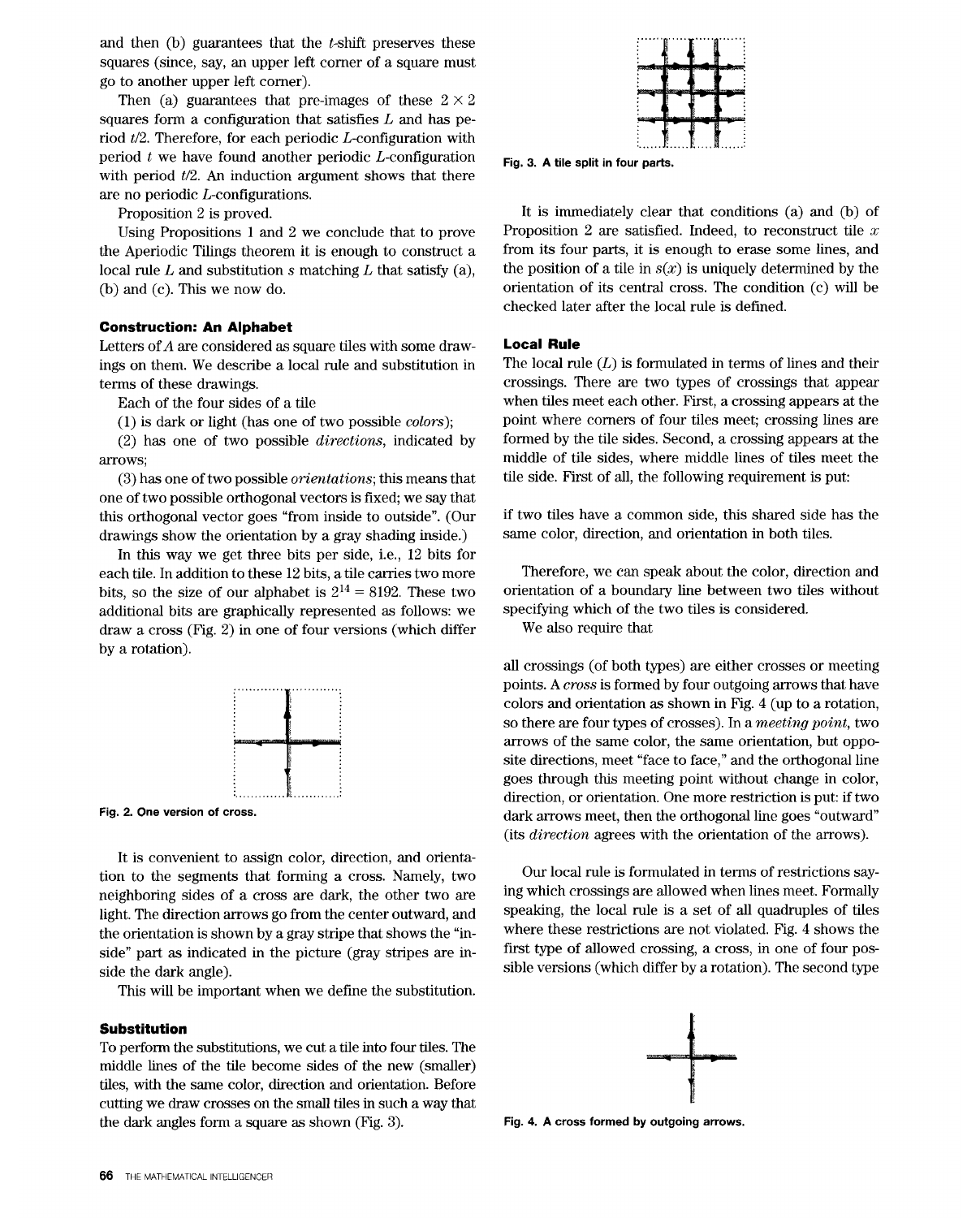





of allowed crossings (symbolically shown in Fig. 5) has more variations: (a) the meeting arrows can be horizontal or vertical; (b) the vertical line can have two orientations; (c) the horizontal line can have two orientations; (d) the vertical line can have one of two colors; (e) the horizontal line can have one of two colors; and finally (f) if two light arrows meet, the perpendicular line can go in either of two directions. So we get  $2 \cdot 2 \cdot 2 \cdot 2 \cdot 3 = 48$  variations in this way.

Remark. The Local rule ensures that the orientation of any horizontal or vertical line remains unchanged along the whole line. (Indeed, the orientation does not change at crosses or meeting points.)

#### **Substitution and Local Rule**

**Fig. 5. Arrows meet.** 

We have to check that the substitution matches the local rule. Indeed, when tiles are split into groups of four, the old lines still form the same crossings as before, but new crossings appear. These new crossings appear (a) in the centers of new tiles (where new lines cross new ones) and (b) at the midpoints of sides of new tiles (where new lines cross old ones). In case (a) we have legal crosses by definition. In case (b) it is easy to see that two arrows meet creating a legal meeting point. See Fig. 6, which shows a tile split into four tiles, with all possible meeting places of new and old lines circled. The orientation matches because the orientation of the new crosses is fixed by s; all other requirements are fulfilled, too.



**Fig. 6. New lines meet old lines.** 

## **Self-similarity Condition**

It remains to check condition (c) of Proposition 2. Assume that we have a configuration that satisfies the local rule.

#### **Step 1. Tiles are grouped by fours.**

Consider an arbitrary tile in this configuration and a dark arrow that goes outward. It meets another arrow from a neighboring tile, and this arrow must be dark by the local rule. These two arrows must have the same orientation, therefore we get half of a dark square (Fig. 7), not a Zshape. Repeating this argument, we conclude that tiles form groups of four tiles whose central lines form a dark square (Fig. 8).



**Fig. 8. Four adjacent tiles.** 

#### **Step 2. These 2 X 2 squares are aligned.**

If two groups (each forming a  $2 \times 2$  square) were wrongly aligned, as shown in Fig. 9, then the orientation of one of the lines (in our example, the horizontal line) would change along the line (recall that all crosses have fixed orientation of lines). Therefore,  $2 \times 2$  squares are aligned.



**Fig. 9. Bad placement.** 

#### **Step 3. Each group has a cross in the middle.**

What can be in the group center? The middle points of the sides of the dark square are meeting points for dark arrows. Therefore, according to the local rule, an outgoing arrow should be between them. So a meeting point cannot appear in the center of a  $2 \times 2$  group, and the only possibility is a cross.

#### **Step 4. Uniform colors on sides.**

To finish the proof that each group belongs to the range of the substitution, it remains to show that the color, direction, and orientation do not change at the midpoint of a side of a  $2 \times 2$  group. This is because this midpoint is a meeting point for arrows perpendicular to the side.

#### **Step 5. Pre-image tiles satisfy the local rule.**

This is evident: the substitution adds new lines. So taking the pre-image just means that some lines are deleted, and no violation of the local rule can happen.

The Aperiodic Tilings theorem is proved.